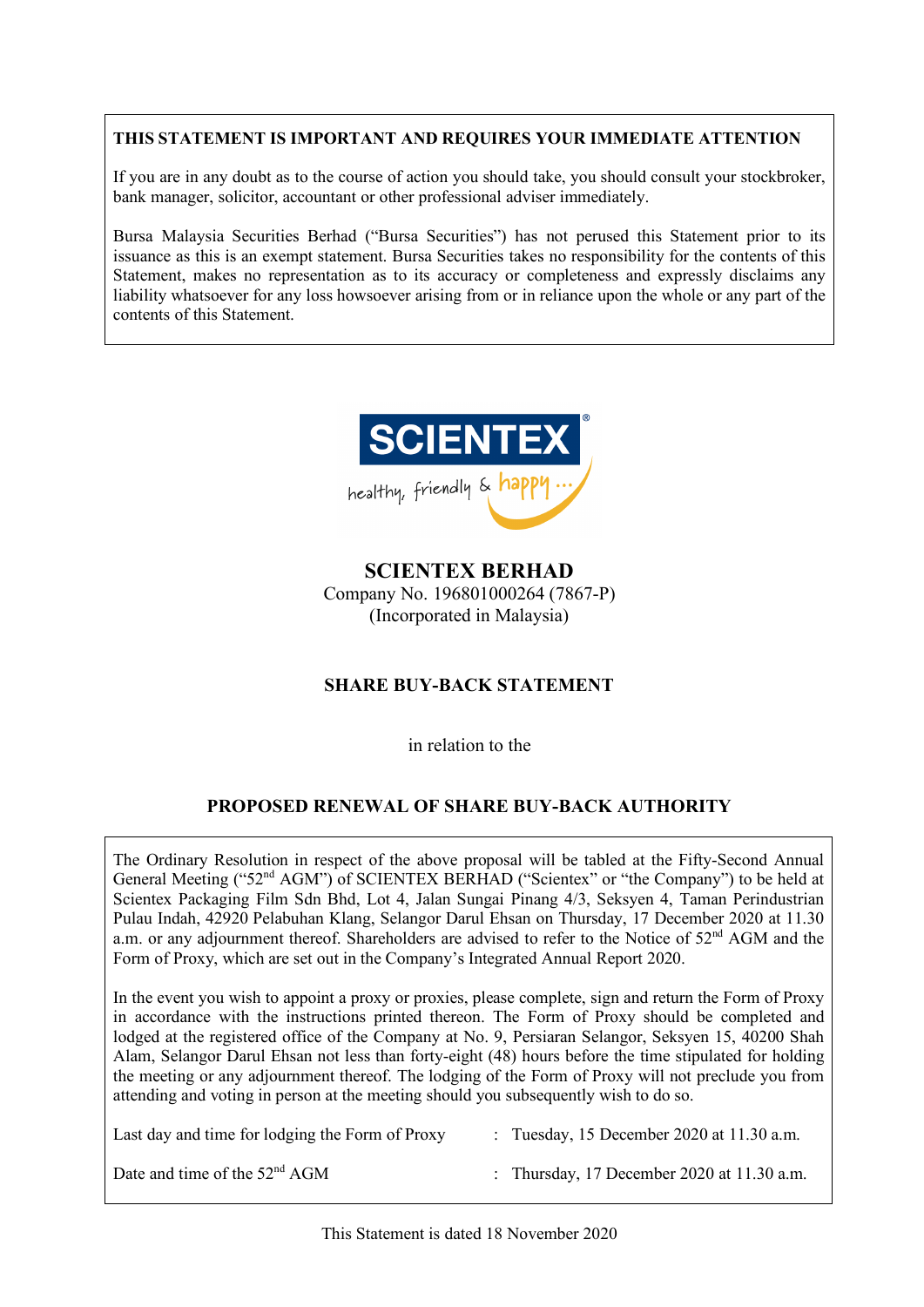## **DEFINITIONS**

| Act                                                     |   | Companies Act 2016                                                                                                                                                                     |
|---------------------------------------------------------|---|----------------------------------------------------------------------------------------------------------------------------------------------------------------------------------------|
| <b>AGM</b>                                              |   | <b>Annual General Meeting</b>                                                                                                                                                          |
| Board                                                   |   | The Board of Directors of Scientex                                                                                                                                                     |
| <b>Bursa Securities</b>                                 |   | Bursa Malaysia Securities Berhad                                                                                                                                                       |
| <b>EPS</b>                                              |   | Earnings per Share                                                                                                                                                                     |
| Group                                                   |   | Scientex and its subsidiaries                                                                                                                                                          |
| <b>Listing Requirements</b>                             |   | Main Market Listing Requirements of Bursa Securities                                                                                                                                   |
| <b>LPD</b>                                              |   | 19 October 2020, being the latest practical date prior to the<br>printing of this Statement                                                                                            |
| Proposed Renewal of Share Buy-<br><b>Back Authority</b> | ÷ | Proposed renewal of authority for the Company to purchase<br>and/or hold its own shares up to a maximum of ten percent<br>$(10\%)$ of the total number of issued shares of the Company |
| Proposed Share Buy-Back                                 |   | Proposed purchase by the Company of its own shares in<br>accordance with Section 127 of the Act and the Listing<br>Requirements                                                        |
| Scientex or Company                                     |   | <b>Scientex Berhad</b>                                                                                                                                                                 |
| <b>Scientex Shares or Shares</b>                        |   | Ordinary shares in Scientex                                                                                                                                                            |

Words importing the singular shall, where applicable, include the plural and vice versa and words importing the masculine gender shall, where applicable, include the feminine and neuter genders and vice versa. Reference to persons shall include corporations, unless otherwise specified.

Any reference in this Statement to any enactment is a reference to that enactment as for the time being amended or re-enacted. Any reference to a time of day in this Statement shall be a reference to Malaysian time, unless otherwise stated.

# THE REST OF THIS PAGE IS INTENTIONALLY LEFT BLANK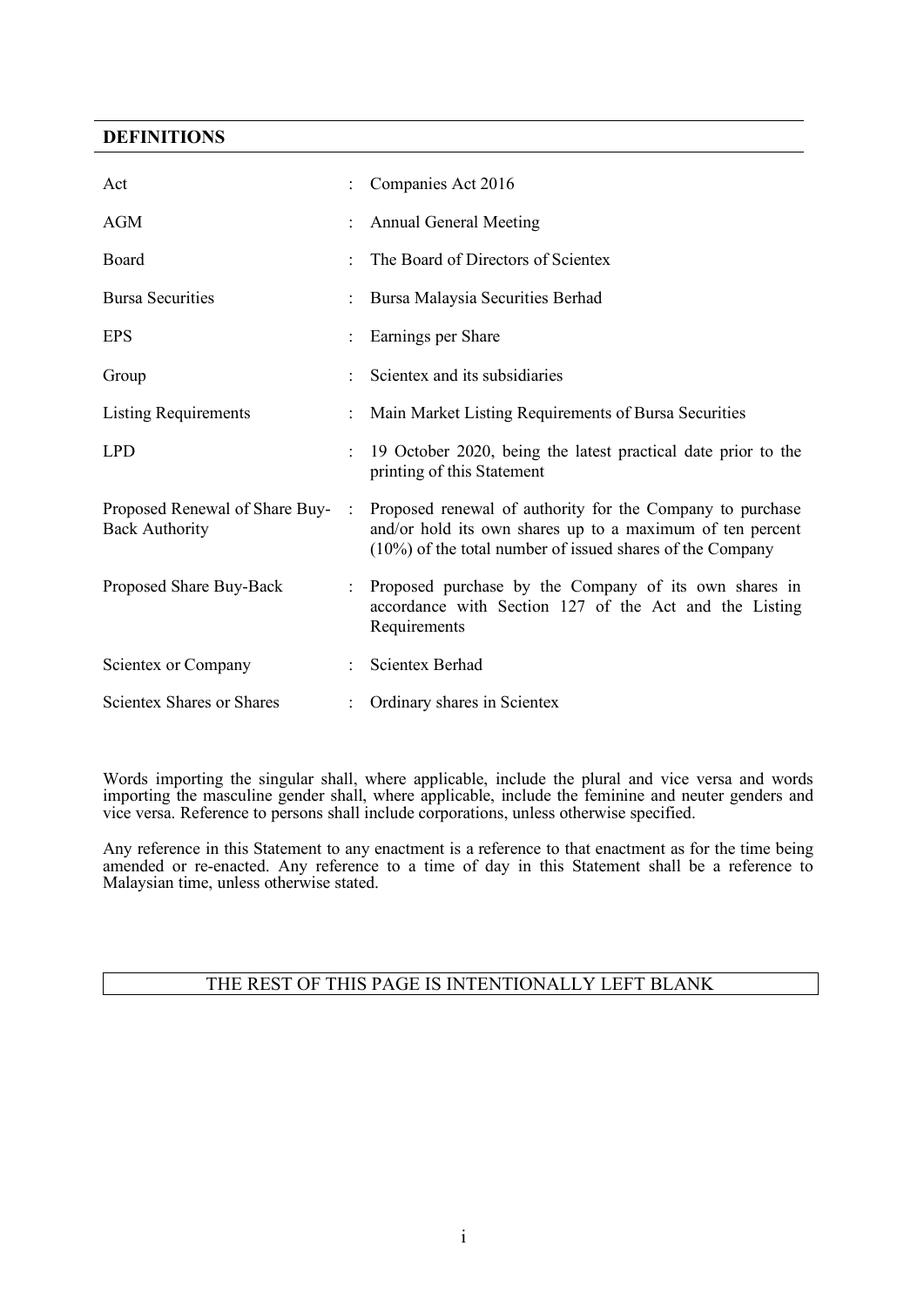# **TABLE OF CONTENTS**

|     |                                                                                      | <b>PAGE</b>     |
|-----|--------------------------------------------------------------------------------------|-----------------|
| 1.  | <b>INTRODUCTION</b>                                                                  | 1               |
| 2.  | DETAILS OF THE PROPOSED RENEWAL OF SHARE BUY-BACK<br><b>AUTHORITY</b>                | $\mathbf{1}$    |
| 3.  | RATIONALES AND BENEFITS FOR THE PROPOSED SHARE BUY-BACK                              | 2               |
| 4.  | POTENTIAL DISADVANTAGES OF THE PROPOSED SHARE BUY-BACK                               | $\overline{3}$  |
| 5.  | FUNDING FOR THE PROPOSED SHARE BUY-BACK                                              | 3               |
| 6.  | FINANCIAL EFFECTS OF THE PROPOSED SHARE BUY-BACK                                     | 3               |
| 7.  | DIRECTORS' AND SUBSTANTIAL SHAREHOLDERS' SHAREHOLDINGS                               | 5               |
| 8.  | PUBLIC SHAREHOLDING SPREAD                                                           | 6               |
| 9.  | HISTORICAL SHARE PRICES                                                              | 6               |
| 10. | PURCHASE, RESALE OR CANCELLATION OF SHARES                                           | 6               |
| 11. | <b>APPROVAL REQUIRED</b>                                                             | 6               |
| 12. | IMPLICATION RELATING TO THE MALAYSIAN CODE ON TAKE-<br><b>OVERS AND MERGERS 2016</b> | 6               |
| 13. | INTERESTS OF THE DIRECTORS, MAJOR SHAREHOLDERS AND/OR<br>PERSONS CONNECTED WITH THEM | $7\phantom{.0}$ |
| 14. | DIRECTORS' RECOMMENDATION                                                            | $\overline{7}$  |
|     | 15. FURTHER INFORMATION                                                              | $\overline{7}$  |
|     | <b>APPENDIX I</b><br><b>FURTHER INFORMATION</b>                                      | 8               |
|     | EXTRACT OF THE NOTICE OF FIFTY-SECOND AGM<br><b>APPENDIX II</b>                      | 9               |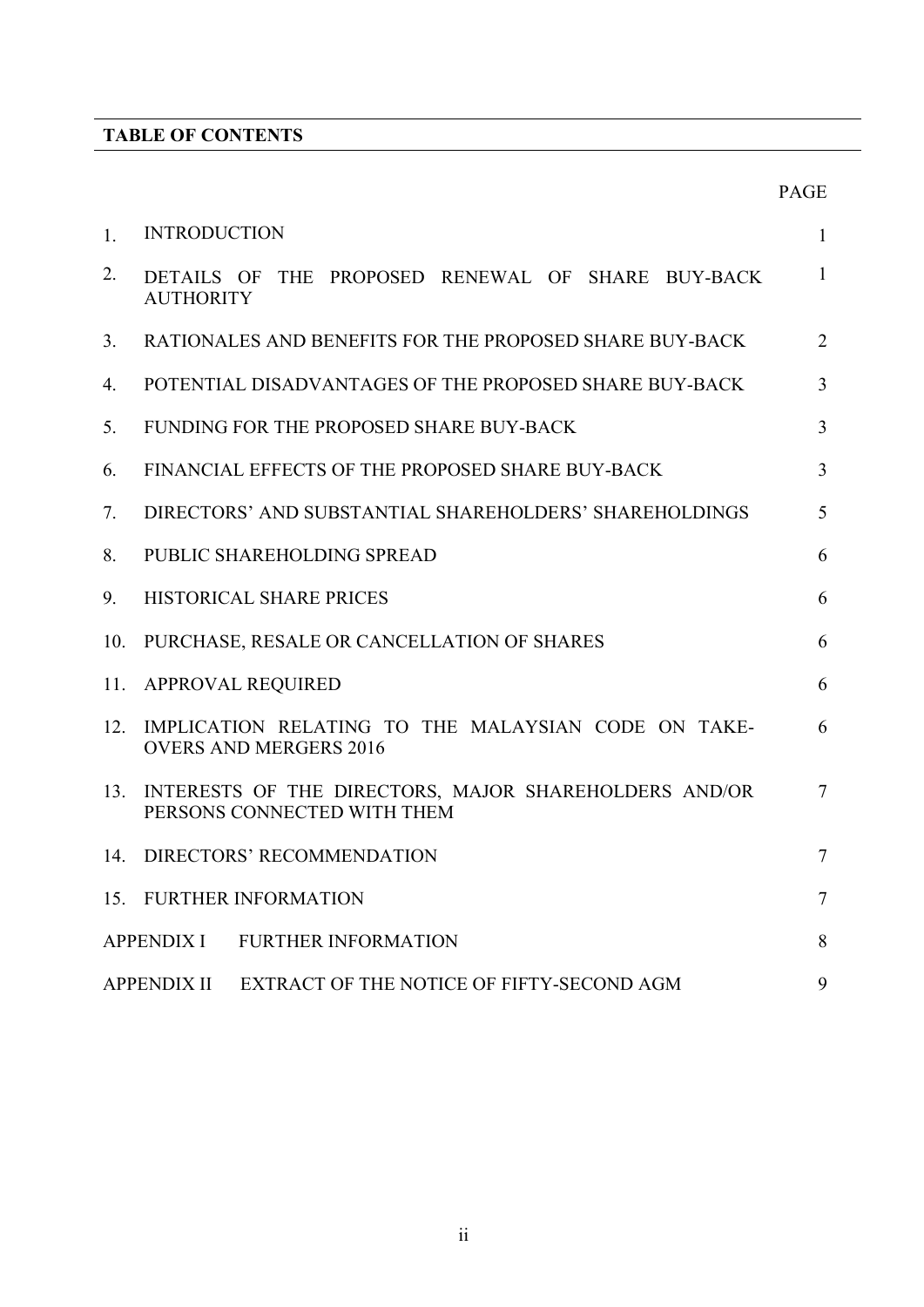

**SCIENTEX BERHAD** Company No. 196801000264 (7867-P) (Incorporated in Malaysia)

# **PROPOSED RENEWAL OF SHARE BUY-BACK AUTHORITY**

#### **1. INTRODUCTION**

At the Fifty-First AGM of the Company held on 17 December 2019, the Company had obtained shareholders' approval to purchase and/or hold its own shares up to a maximum of ten percent (10%) of the total number of issued shares of the Company through Bursa Securities. The said approval was effective immediately upon its approval by shareholders at the Fifty-First AGM of the Company and will expire at the conclusion of the Fifty-Second AGM (" $52<sup>nd</sup>$  AGM") of the Company, unless approval has been obtained from shareholders.

On 22 October 2020, the Company announced to Bursa Securities that it proposed to seek approval from its shareholders at the  $52<sup>nd</sup> AGM$ , to be convened on 17 December 2020 on the Proposed Renewal of Share Buy-Back Authority.

The purpose of this Statement is to provide you with relevant information on the Proposed Renewal of Share Buy-Back Authority and to seek your approval for the Ordinary Resolution pertaining to the Proposed Renewal of Share Buy-Back Authority to be tabled as a Special Business at the 52<sup>nd</sup> AGM of the Company, to be convened at Scientex Packaging Film Sdn Bhd, Lot 4, Jalan Sungai Pinang 4/3, Seksyen 4, Taman Perindustrian Pulau Indah, 42920 Pelabuhan Klang, Selangor Darul Ehsan on Thursday, 17 December 2020 at 11.30 a.m. or any adjournment thereof. The Notice of 52<sup>nd</sup> AGM and the Form of Proxy are enclosed in the Company's Integrated Annual Report 2020.

#### **2. DETAILS OF THE PROPOSED RENEWAL OF SHARE BUY-BACK AUTHORITY**

The Board proposes to seek approval from the shareholders for the Proposed Renewal of Share Buy-Back Authority. As at the LPD, the total number of issued shares of Scientex is 516,864,872 Shares. The total cumulative Scientex Shares purchased by the Company and held as treasury shares to date up to and including the LPD were 100 ordinary shares.

The Proposed Renewal of Share Buy-Back Authority shall be effective immediately upon the passing of the Ordinary Resolution at the 52<sup>nd</sup> AGM until:-

- (a) the conclusion of the next AGM of the Company following the general meeting at which such resolution was passed at which time it shall lapse unless by ordinary resolution passed at that meeting, the authority is renewed, either unconditionally or subject to conditions;
- (b) the expiration of the period within which the next AGM after that date is required by law to be held; or
- (c) revoke or varied by ordinary resolution passed by the shareholders of the Company in a general meeting,

whichever occurs first.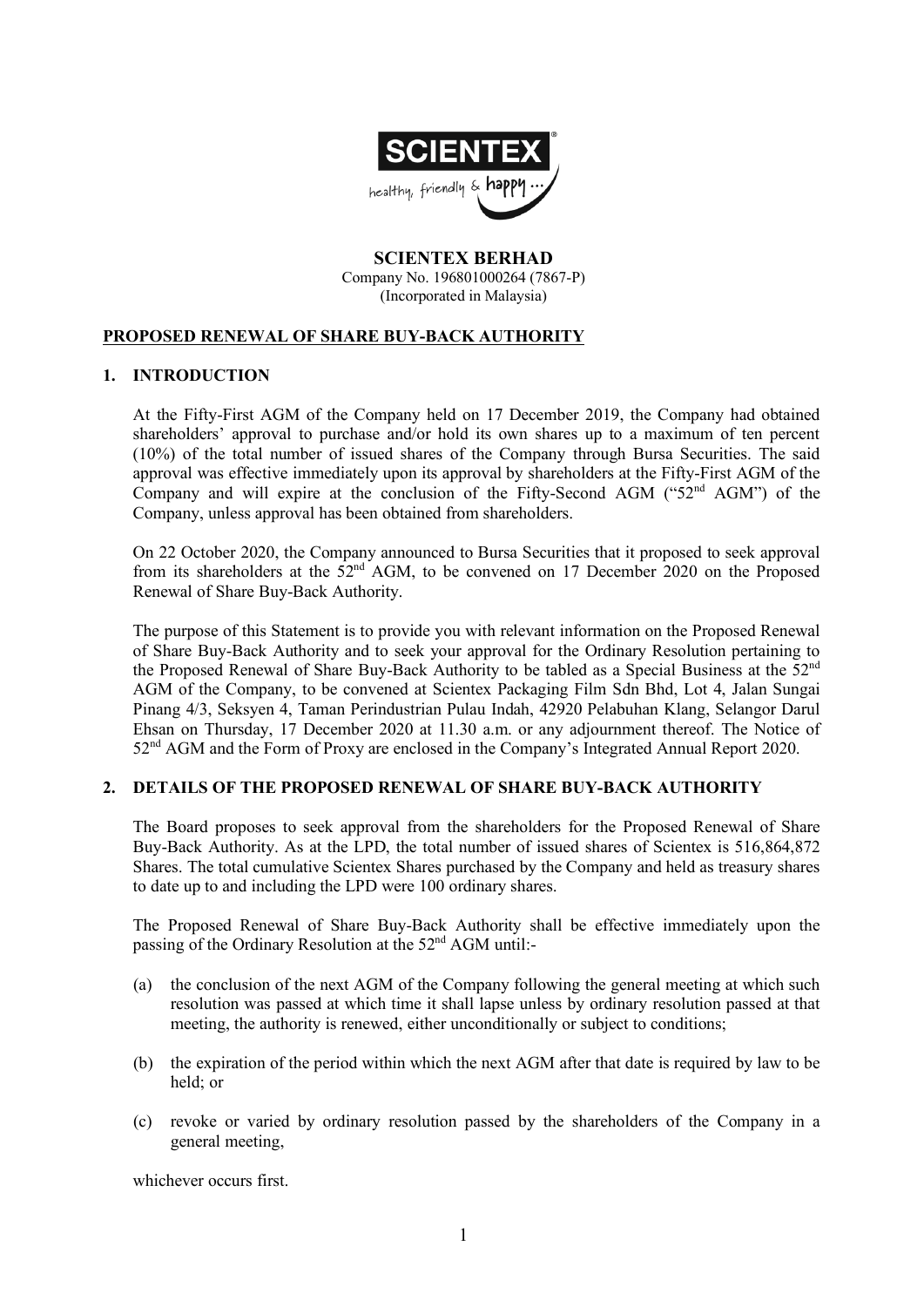Pursuant to the provision of Section 127(4) of the Act, the Board may deal with the Scientex Shares so purchased at its discretion, in the following manner:-

- (a) to cancel the Shares so purchased;
- (b) to retain the Shares so purchased as treasury shares; or
- (c) to retain part of the Shares so purchased as treasury shares and cancel the remainder.

Pursuant to the provision of Section 127(7) of the Act where such shares are held as treasury shares, the Board may at its discretion:-

- (a) distribute the treasury shares as share dividends to shareholders;
- (b) resell the treasury shares or any of the said shares in accordance with the Listing Requirements;
- (c) transfer the treasury shares or any of the said shares for the purposes of or under an employee's share scheme;
- (d) transfer the treasury shares or any of the said shares as purchase consideration;
- (e) cancel the treasury shares or any of the said shares; or
- (f) sell, transfer or otherwise use the treasury shares for such other purposes as the Minister may by order prescribe.

The decision of the Board on the above options and/or any other manner as prescribed by the relevant rules, regulations and orders made pursuant to the Act, the Listing Requirements and any other relevant authorities for the time being in force, as may be selected or determined from time to time, will be made at an appropriate time and an immediate announcement will be made to Bursa Securities in relation to the Shares purchased and the treatment of the Shares purchased, following any transactions to be executed pursuant to the authority granted under the Proposed Renewal of Share Buy-Back Authority.

#### **3. RATIONALES AND BENEFITS FOR THE PROPOSED SHARE BUY-BACK**

The rationales and benefits for the Proposed Share Buy-Back are as follows:-

- (a) Scientex is able to utilise its financial resources that it has no immediate usage for the Proposed Share Buy-Back when Scientex Shares are undervalued, which in turn, stabilise the supply and demand of Scientex Shares in the open market and thereby supporting its fundamental value;
- (b) General investors' confidence in the stability of Scientex Shares price is expected to be enhanced as Scientex is empowered to implement the Proposed Share Buy-Back;
- (c) The Shares purchased can also be held as treasury shares and resell on Bursa Securities at a higher price with the intention of realising a potential gain without affecting the total number of issued shares of the Company. Should any treasury shares be distributed as share dividends, this would serve to reward the shareholders of the Company; and
- (d) The Proposed Share Buy-Back is also expected to enhance the EPS and the return on equity of Scientex which will benefit the shareholders of the Company.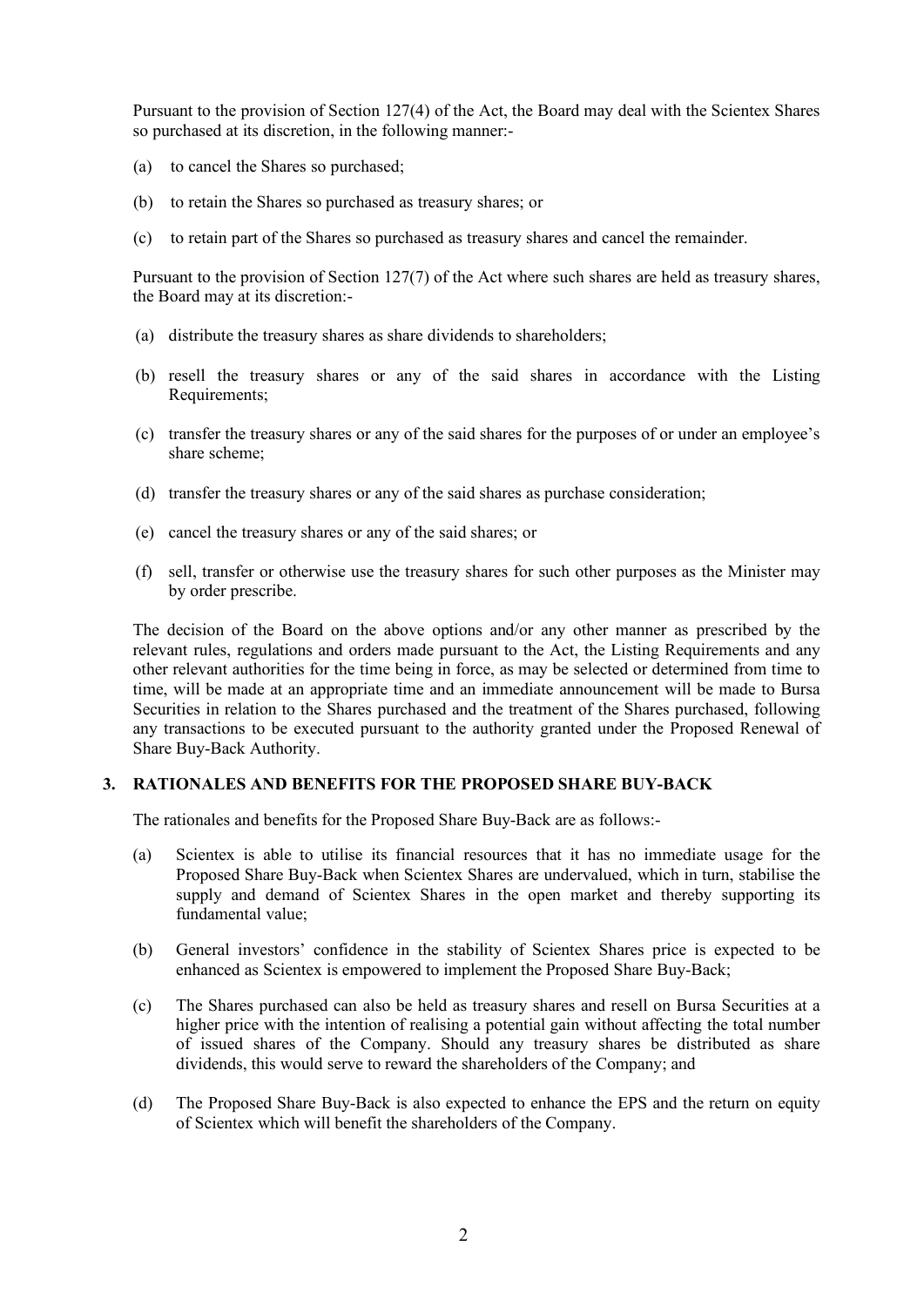# **4. POTENTIAL DISADVANTAGES OF THE PROPOSED SHARE BUY-BACK**

The potential disadvantages of the Proposed Share Buy-Back are as follows:-

- (a) The Proposed Share Buy-Back would reduce the financial resources of the Company and may result in the Company and/or the Group forgoing better investment opportunities that may emerge in the future; and
- (b) As the Proposed Share Buy-Back can only be made out of retained earnings of the Company, it may result in the reduction of financial resources available for distribution to shareholders of the Company in the immediate future.

However, these disadvantages are mitigated by the prospect that the financial resources of the Company may increase, if the Shares purchased held as treasury shares are resold at prices higher than the purchase price.

In this respect, the Proposed Share Buy-Back will be exercised only after due consideration of the financial resources of the Company and its resultant impact to the Company and the shareholders of the Company. The Board will be mindful of the interests of Scientex and its shareholders in undertaking the Proposed Share Buy-Back.

# **5. FUNDING FOR THE PROPOSED SHARE BUY-BACK**

The Board proposes to allocate a maximum amount not exceeding the retained earnings of the Company for the purpose of the Proposed Share Buy-Back. Based on the latest Audited Financial Statements of the Company for the financial year ended 31 July 2020, the retained earnings amounted to RM131,878,000.

The funding of the Proposed Share Buy-Back will be sourced from internally generated funds and/or bank borrowings, the proportion of which will depend on the quantum of purchase consideration as well as the availability of internally generated funds, borrowings and repayment capabilities of the Company at the time of purchase(s). In the event that the Proposed Share Buy-Back is to be partly financed by bank borrowings, the Board will ensure that the Company has sufficient funds to repay such borrowings and that the repayment would not have any material effect on the cash flow of the Company and/or the Group.

# **6. FINANCIAL EFFECTS OF THE PROPOSED SHARE BUY-BACK**

#### **6.1 Issued Share Capital**

The effect of the Proposed Share Buy-Back on the total number of issued shares of Scientex depends on whether the Shares purchased are cancelled or retained as treasury shares.

The Proposed Share Buy-Back will result in reduction of the number of issued shares of the Company if the Shares purchased are cancelled. Based on the assumption that the Proposed Share Buy-Back is implemented in full and all the Shares purchased are cancelled, the effect on total number of issued shares of the Company is illustrated as below:-

|                                                                                                                         | <b>No. of Scientex Shares</b> |
|-------------------------------------------------------------------------------------------------------------------------|-------------------------------|
| Total number of issued shares as at LPD (including 100)<br>treasury shares)                                             | 516,864,872                   |
| Assuming the maximum number of Shares purchased<br>pursuant to the Proposed Share Buy-Back are cancelled                | (51,686,487)                  |
| Total number of issued shares upon completion of the<br>Proposed Share Buy-Back and cancellation of Shares<br>purchased | 465, 178, 385                 |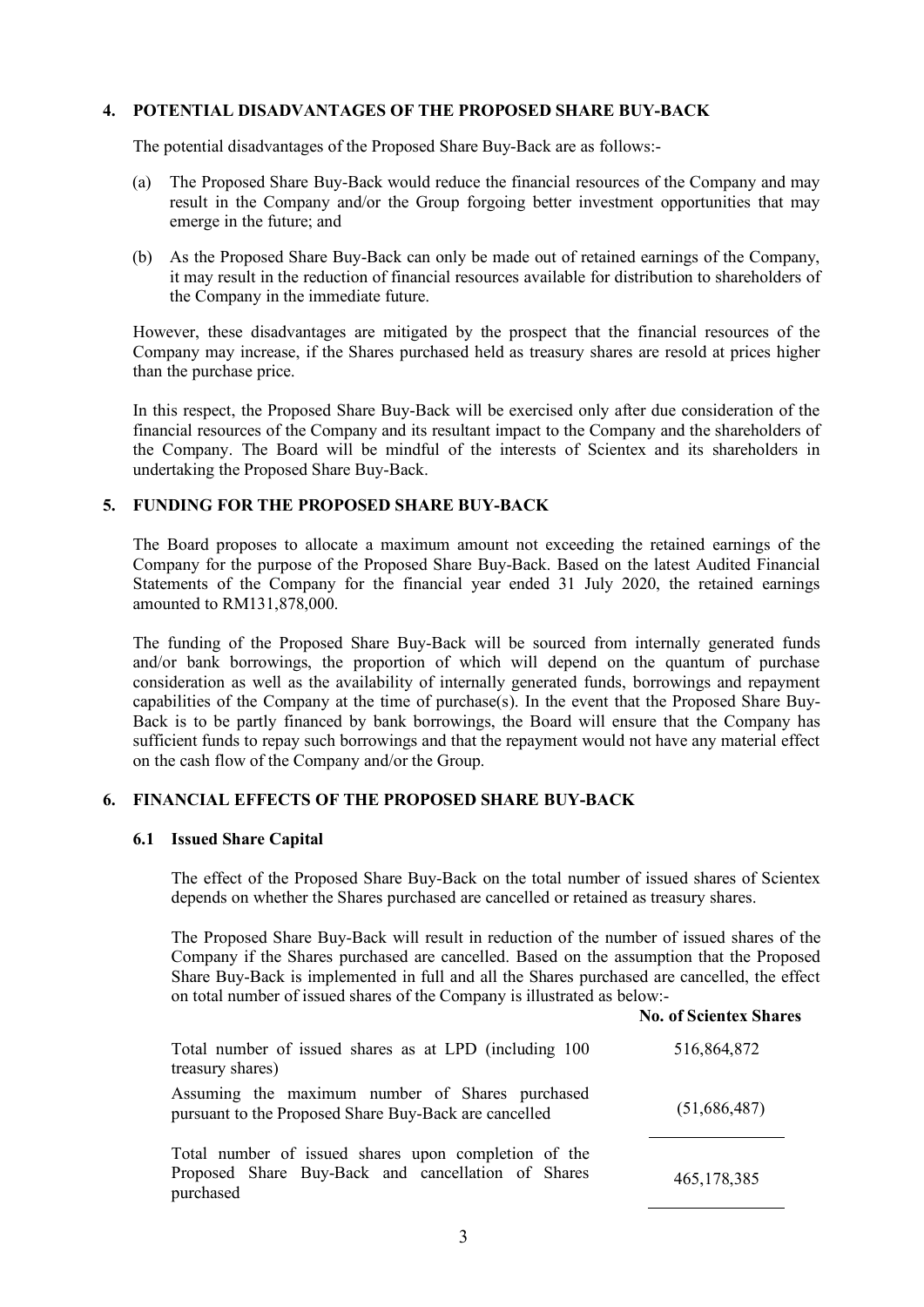#### **6.2 Dividends**

In respect of the financial year ended 31 July 2020, a single tier final dividend of 13 sen per ordinary share was purposed for shareholders' approval at the 52<sup>nd</sup> AGM. Assuming the Proposed Share Buy-Back is implemented in full, dividends would be paid on the remaining issued shares of Scientex (excluding the Shares purchased pursuant to the Proposed Share Buy-Back).

## **6.3 Net Assets**

The effect of the Proposed Share Buy-Back on the net assets per Share of the Group is dependent on the purchase price and the number of Shares purchased.

The Proposed Share Buy-Back will reduce the net assets per Share when the purchase price exceeds the net assets per Share at the relevant point in time. On the contrary, the net assets per Share will be increased when the purchase price is less than the net assets per Share at the relevant point in time.

In the event that the Shares purchased were held as treasury shares and subsequently resell on Bursa Securities, the Company's net assets per Share would increase if the Company realise a gain from the resale and vice-versa.

In addition to the purchase price of the Shares, the effective cost of funds or any loss in interest income to the Group may also have an impact on the net assets per Share.

## **6.4 Working Capital**

The Proposed Share Buy-Back will reduce the working capital of the Group, the quantum of which depends on, amongst others, the number of Shares purchased, the purchase price of Scientex Shares and any associated costs incurred in making the purchase. However, it is not expected to have any material effect on the working capital and cash flow of the Group.

For Shares purchased which are retained as treasury shares, the working capital and cash flow of the Company will increase, upon its resale. Again, the quantum of the increase in the working capital and cash flow will depend on the actual selling price of the treasury shares and the number of treasury shares resold.

#### **6.5 Earnings**

The Proposed Share Buy-Back will increase EPS of the Group, depending on the number of Shares purchased, the purchase price of Scientex Shares and the effective funding cost to finance the purchase or loss in interest income to the Group.

Similarly, on the assumption that the Shares purchased are treated as treasury shares, the extent of the effect on the earnings of the Group will depend on the actual selling price, the number of treasury shares resold, the effective gain, loss or interest saving arising from the exercise.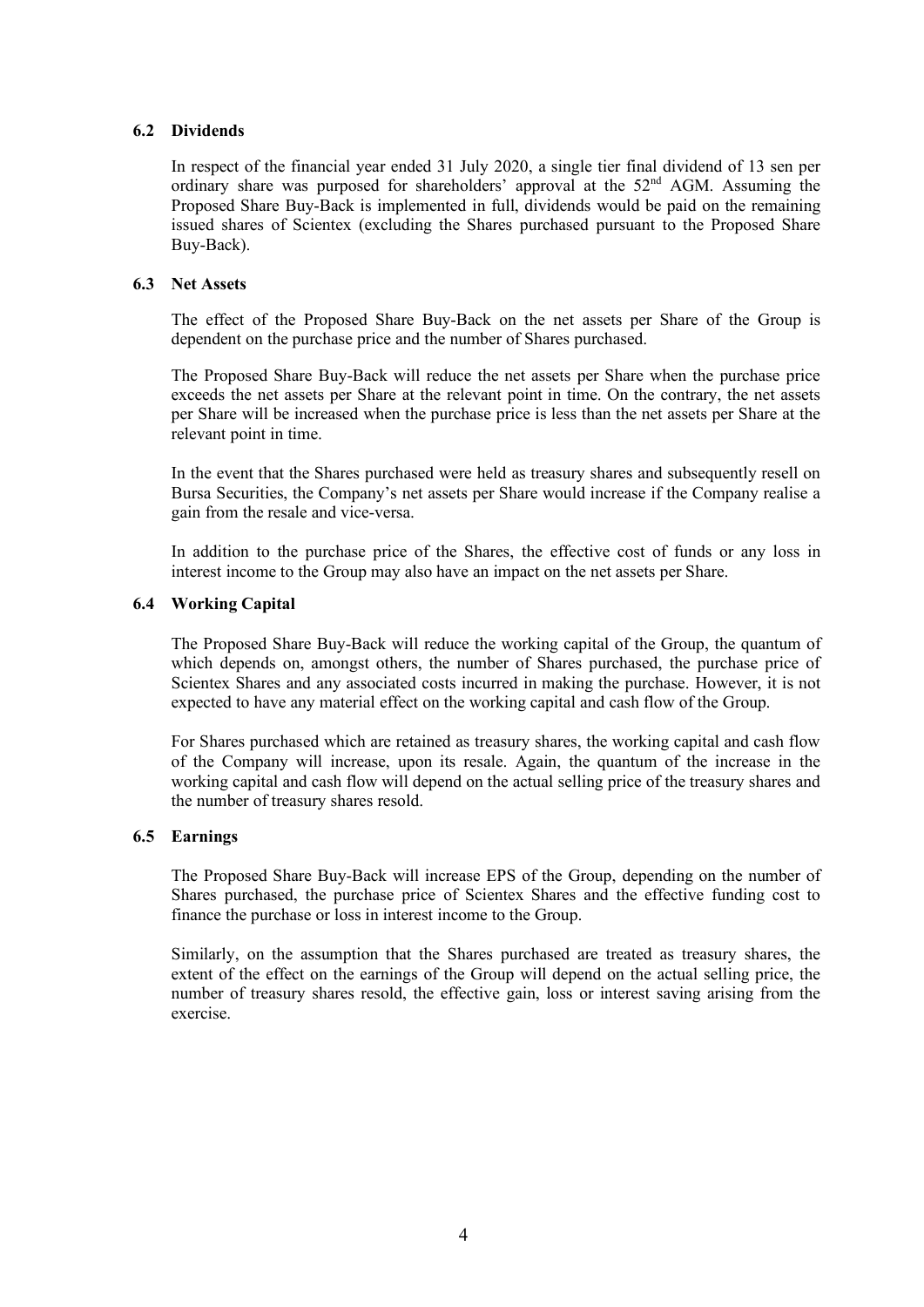## **7. DIRECTORS' AND SUBSTANTIAL SHAREHOLDERS' SHAREHOLDINGS**

Assuming the Proposed Share Buy-Back is implemented in full and that the Scientex Shares purchased are from shareholders other than the Directors and substantial shareholders, the effect of the Proposed Share Buy-Back on the shareholdings of the Directors and substantial shareholders of Scientex based on the Register of Directors' Shareholdings and Register of Substantial Shareholders as at LPD are as follows:-

| <b>Directors</b> | Before Proposed Share Buy-Back<br>After Proposed Share Buy-Back |                 |                 |                    |             |               |                 |                |
|------------------|-----------------------------------------------------------------|-----------------|-----------------|--------------------|-------------|---------------|-----------------|----------------|
|                  | No. of Shares held                                              |                 |                 | No. of Shares held |             |               |                 |                |
| Direct           |                                                                 | $\frac{0}{6}$ * | Deemed/         | $\%*$              | Direct      | $\frac{0}{0}$ | Deemed/         | $\frac{0}{0}$  |
|                  | Interest                                                        |                 | Indirect        |                    | Interest    |               | Indirect        |                |
|                  |                                                                 |                 | Interest        |                    |             |               | Interest        |                |
| Tan Sri Dato'    | 88,880                                                          | 0.02            | $230,000^a$     | 0.04               | 88,880      | 0.02          | $230,000^a$     | 0.05           |
| Mohd Sheriff Bin |                                                                 |                 |                 |                    |             |               |                 |                |
| Mohd Kassim      |                                                                 |                 |                 |                    |             |               |                 |                |
| Lim Peng Jin     | 2,414,524                                                       | 0.47            | $286,888,578^b$ | 55.51              | 2,414,524   | 0.52          | $286,888,578^b$ | 61.67          |
| Lim Peng Cheong  | 50,000                                                          | 0.01            | $273,515,390^c$ | 52.92              | 50,000      | 0.01          | $273,515,390^c$ | 58.80          |
| Wong Chin Mun    | 81,000                                                          | 0.02            |                 | -                  | 81,000      | 0.02          |                 |                |
| Dato' Noorizah   |                                                                 |                 |                 | ۰                  |             |               |                 |                |
| Binti Hj Abd     |                                                                 |                 |                 |                    |             |               |                 |                |
| Hamid            |                                                                 |                 |                 |                    |             |               |                 |                |
| Ang Kim Swee     | $131,000^d$                                                     | 0.03            | 6.000e          | $0.00^{\wedge}$    | $131.000^d$ | 0.03          | 6.000e          | $0.00^{\circ}$ |

| <b>Substantial</b><br><b>Shareholders</b> | Before Proposed Share Buy-Back<br>No. of Shares held |                 |                 | After Proposed Share Buy-Back<br>No. of Shares held |               |               |                 |       |
|-------------------------------------------|------------------------------------------------------|-----------------|-----------------|-----------------------------------------------------|---------------|---------------|-----------------|-------|
|                                           | Direct                                               | $\frac{0}{6}$ * | Deemed          | $\%*$                                               | <b>Direct</b> | $\frac{0}{0}$ | Deemed          | $\%$  |
|                                           | Interest                                             |                 | Interest        |                                                     | Interest      |               | Interest        |       |
| Lim Peng Jin                              | 2,414,524                                            | 0.47            | 286,857,978     | 55.50                                               | 2,414,524     | 0.52          | 286,857,978     | 61.67 |
| Lim Peng Cheong                           | 50,000                                               | 0.01            | 271,193,5548    | 52.47                                               | 50,000        | 0.01          | 271,193,5548    | 58.30 |
| <b>Scientex Holdings</b>                  | 108,515,624                                          | 20.99           | $47,159,204^h$  | 9.12                                                | 108,515,624   | 23.33         | $47,159,204^h$  | 10.14 |
| Sdn Berhad                                |                                                      |                 |                 |                                                     |               |               |                 |       |
| Scientex Leasing                          | 47,159,204                                           | 9.12            |                 | $\overline{\phantom{0}}$                            | 47,159,204    | 10.14         |                 |       |
| Sdn Bhd                                   |                                                      |                 |                 |                                                     |               |               |                 |       |
| Scientex Infinity                         | 45,991,856                                           | 8.90            | $182,025,618^i$ | 35.22                                               | 45,991,856    | 9.89          | $182,025,618^i$ | 39.13 |
| Sdn Bhd                                   |                                                      |                 |                 |                                                     |               |               |                 |       |
| TM Lim Sdn Bhd                            | 26,350,790                                           | 5.10            | $\,$            | $\overline{\phantom{a}}$                            | 26,350,790    | 5.66          |                 |       |
| Sim Swee Tin Sdn                          | 24,160,000                                           | 4.67            | $26,350,790^j$  | 5.10                                                | 24,160,000    | 5.19          | $26,350,790^j$  | 5.66  |
| <b>Bhd</b>                                |                                                      |                 |                 |                                                     |               |               |                 |       |

*Notes:-*

*\* Excluding a total of 100 ordinary shares purchased by the Company and retained as treasury shares. ^ Less than 0.01%.*

*<sup>a</sup> Indirect interests through Shareena Binti Mohd Sheriff and Mohd Ridzal Bin Mohd Sheriff.*

*<sup>b</sup> Deemed/indirect interests through Scientex Holdings Sdn Berhad, Scientex Leasing Sdn Bhd, Scientex Infinity Sdn Bhd, TM Lim Sdn Bhd, Sim Swee Tin Sdn Bhd, Malacca Securities Sdn Bhd, Mplusonline Sdn Bhd, Progress Innovations Sdn Bhd and Lee Chung Yau.*

*<sup>c</sup> Deemed/indirect interests through Scientex Holdings Sdn Berhad, Scientex Leasing Sdn Bhd, Scientex Infinity Sdn Bhd, TM Lim Sdn Bhd, Sim Swee Tin Sdn Bhd, Malacca Securities Sdn Bhd, Mplusonline Sdn Bhd, Paradox Corporation Sdn Bhd, Yong Sook Lan, Lim Jian You, Lim Chia Wei and Lim Jian Yen.*

*<sup>d</sup> Held through nominee company.*

*<sup>e</sup> Indirect interests through Ang Ying Fen and Ang Huang Yao.*

*<sup>f</sup> Deemed interests through Scientex Holdings Sdn Berhad, Scientex Leasing Sdn Bhd, Scientex Infinity Sdn Bhd, TM Lim Sdn Bhd, Sim Swee Tin Sdn Bhd, Malacca Securities Sdn Bhd, Mplusonline Sdn Bhd and Progress Innovations Sdn Bhd.*<br>Deemed interests through Scientex Holdings Sdn Berhad, Scientex Leasing Sdn Bhd, Scientex Infinity Sdn Bhd,

*TM Lim Sdn Bhd, Sim Swee Tin Sdn Bhd, Malacca Securities Sdn Bhd, Mplusonline Sdn Bhd and Paradox Corporation Sdn Bhd.*

*<sup>h</sup> Deemed interest through Scientex Leasing Sdn Bhd.*

*<sup>i</sup> Deemed interests through Scientex Holdings Sdn Berhad, Scientex Leasing Sdn Bhd and TM Lim Sdn Bhd.*

*<sup>j</sup> Deemed interest through TM Lim Sdn Bhd.*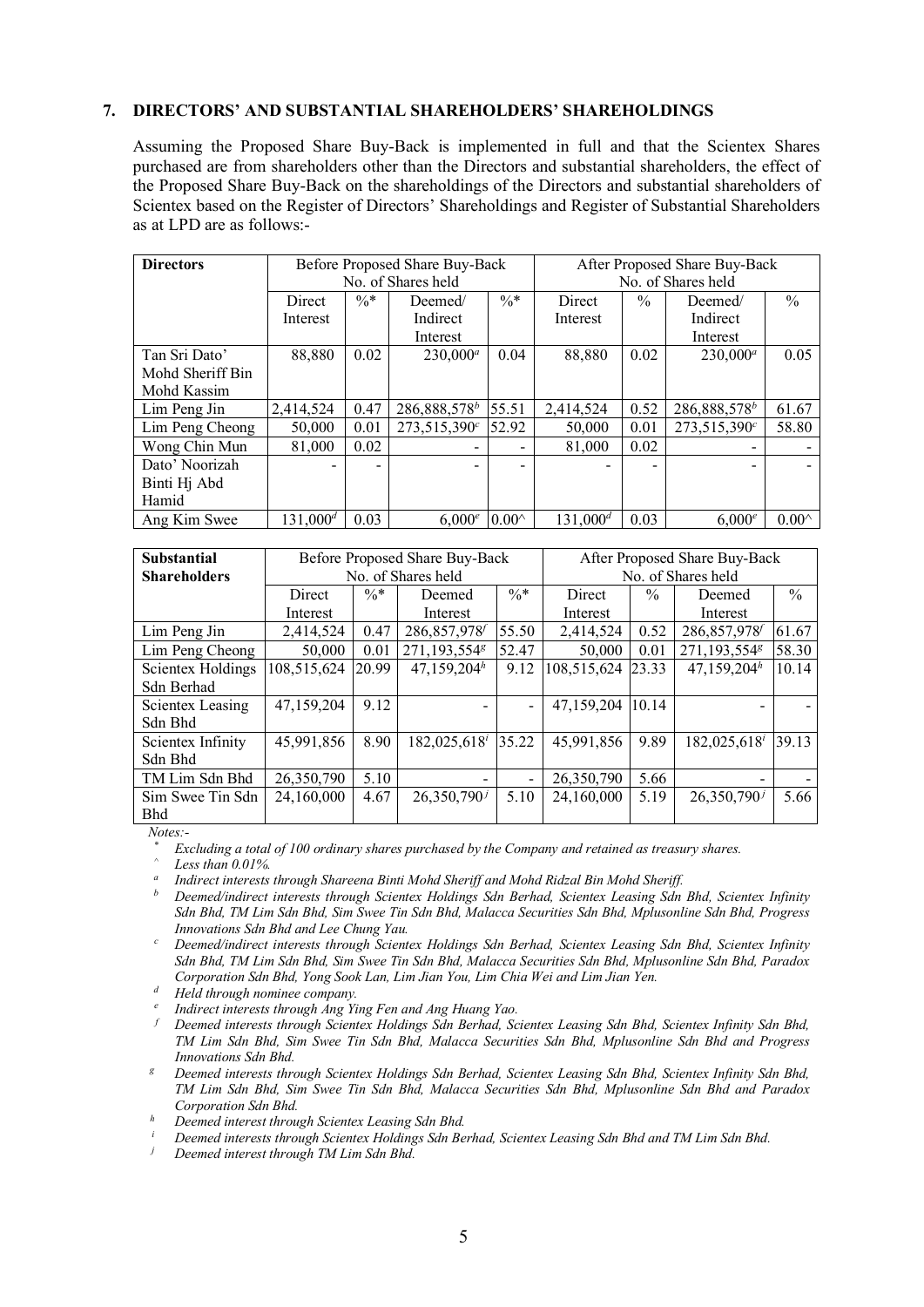#### **8. PUBLIC SHAREHOLDING SPREAD**

As at the LPD, the public shareholding spread of the Company was 41%. Assuming the Proposed Share Buy-Back is implemented in full and all the Shares purchased are from public shareholders, the public shareholding spread of the Company would be reduced to 34%.

In this regard, the Board will ensure that prior to any purchase of Scientex Shares, the public shareholding spread of at least 25% is maintained.

# **9. HISTORICAL SHARE PRICES**

The monthly highest and lowest prices of Scientex Shares as traded on Bursa Securities for the past twelve (12) months from October 2019 to September 2020 are as follows:-

|           | High (RM) | Low (RM) |
|-----------|-----------|----------|
| 2019      |           |          |
| October   | 9.50      | 8.93     |
| November  | 9.65      | 9.00     |
| December  | 9.87      | 9.22     |
| 2020      |           |          |
| January   | 9.69      | 9.03     |
| February  | 9.55      | 8.84     |
| March     | 9.15      | 5.96     |
| April     | 8.30      | 7.29     |
| May       | 8.65      | 8.16     |
| June      | 9.40      | 8.27     |
| July      | 9.47      | 8.79     |
| August    | 9.50      | 9.10     |
| September | 10.78     | 8.90     |

The last transacted market price of Scientex Shares as at the LPD was RM12.40.

#### **10. PURCHASE, RESALE OR CANCELLATION OF SHARES**

During the financial year ended 31 July 2020, the Company did not purchase any of Scientex Shares from the open market. As at 31 July 2020, the Company held 100 ordinary shares as treasury shares. Detailed information on the treasury shares is set out in the Report of the Directors and Note 27(c) to the Audited Financial Statements of the Company for the financial year ended 31 July 2020, contained in the Integrated Annual Report 2020 of the Company.

None of the treasury shares held were resold or cancelled during the financial year ended 31 July 2020.

#### **11. APPROVAL REQUIRED**

The Proposed Renewal of Share Buy-Back Authority is subject to the approval of the shareholders of Scientex at the 52nd AGM.

## **12. IMPLICATION RELATING TO THE MALAYSIAN CODE ON TAKE-OVERS AND MERGERS 2016**

The Proposed Share Buy-Back is not expected to trigger any obligation to undertake a mandatory general offer pursuant to the Malaysian Code on Take-Overs and Mergers 2016.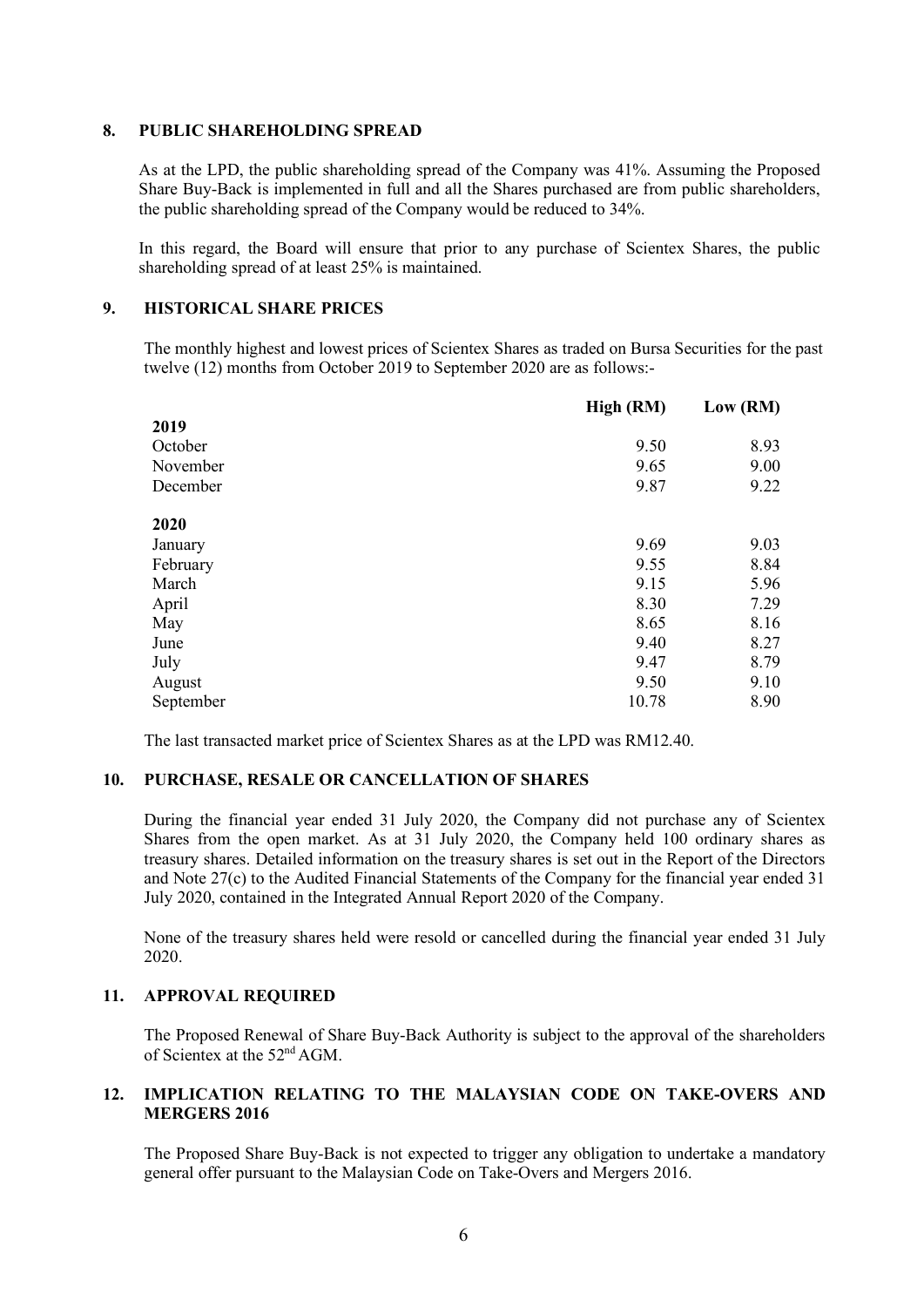## **13. INTERESTS OF THE DIRECTORS, MAJOR SHAREHOLDERS AND/OR PERSONS CONNECTED WITH THEM**

Save for the inadvertent increase in the percentage shareholdings and/or voting rights of the shareholders as a consequence of the Shares purchased, none of the Directors, major shareholders and/or persons connected with them has any interest, direct or indirect, in the Proposed Share Buy-Back, or in the resale of treasury shares, if any.

# **14. DIRECTORS' RECOMMENDATION**

The Directors having considered all aspects of the Proposed Renewal of Share Buy-Back Authority are of the opinion that the Proposed Renewal of Share Buy-Back Authority is in the best interest of the Company. Accordingly, they recommend that you vote in favour of the Ordinary Resolution for the Proposed Renewal of Share Buy-Back Authority to be tabled at the 52nd AGM.

## **15. FURTHER INFORMATION**

Shareholders are advised to refer to the enclosed Appendix I for further information.

# THE REST OF THIS PAGE IS INTENTIONALLY LEFT BLANK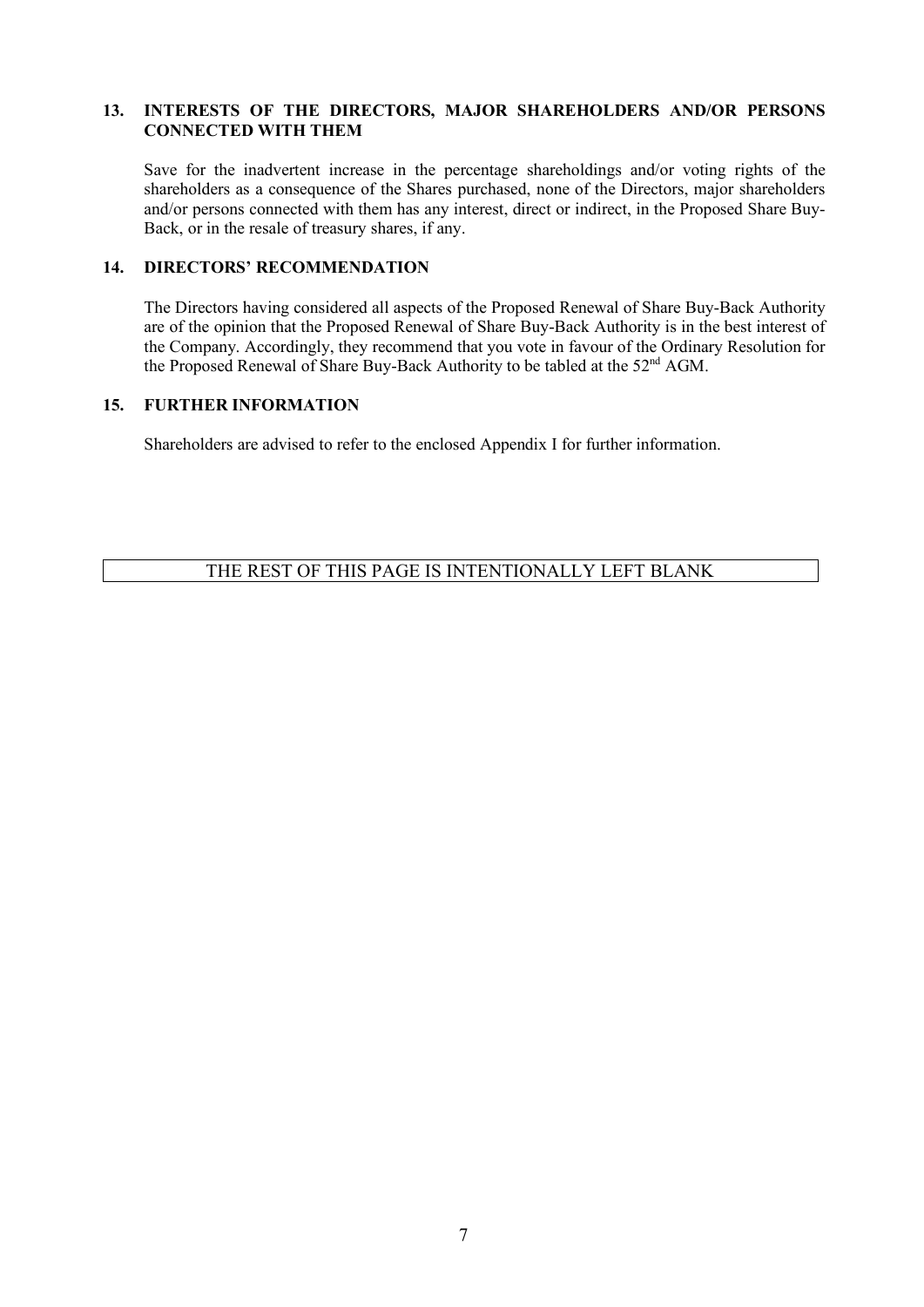## **FURTHER INFORMATION**

#### **1. DIRECTORS' RESPONSIBILITY STATEMENT**

This Statement has been seen and approved by the Board and that they collectively and individually accept full responsibility for the accuracy of the information given herein and confirm that after making all reasonable enquiries and to the best of their knowledge and belief, there are no other material facts, the omission of which would make any statement herein false or misleading.

#### **2. DOCUMENTS AVAILABLE FOR INSPECTION**

Copies of the following documents are available for inspection at the Company's registered office at No. 9, Persiaran Selangor, Seksyen 15, 40200 Shah Alam, Selangor Darul Ehsan during normal office hour from Mondays to Fridays (except Public Holidays) from the date of this Statement up to and including the date of the  $52<sup>nd</sup>$  AGM:-

- (a) Constitution of the Company; and
- (b) Audited Financial Statements of the Company for the financial years ended 31 July 2019 and 2020.

# THE REST OF THIS PAGE IS INTENTIONALLY LEFT BLANK